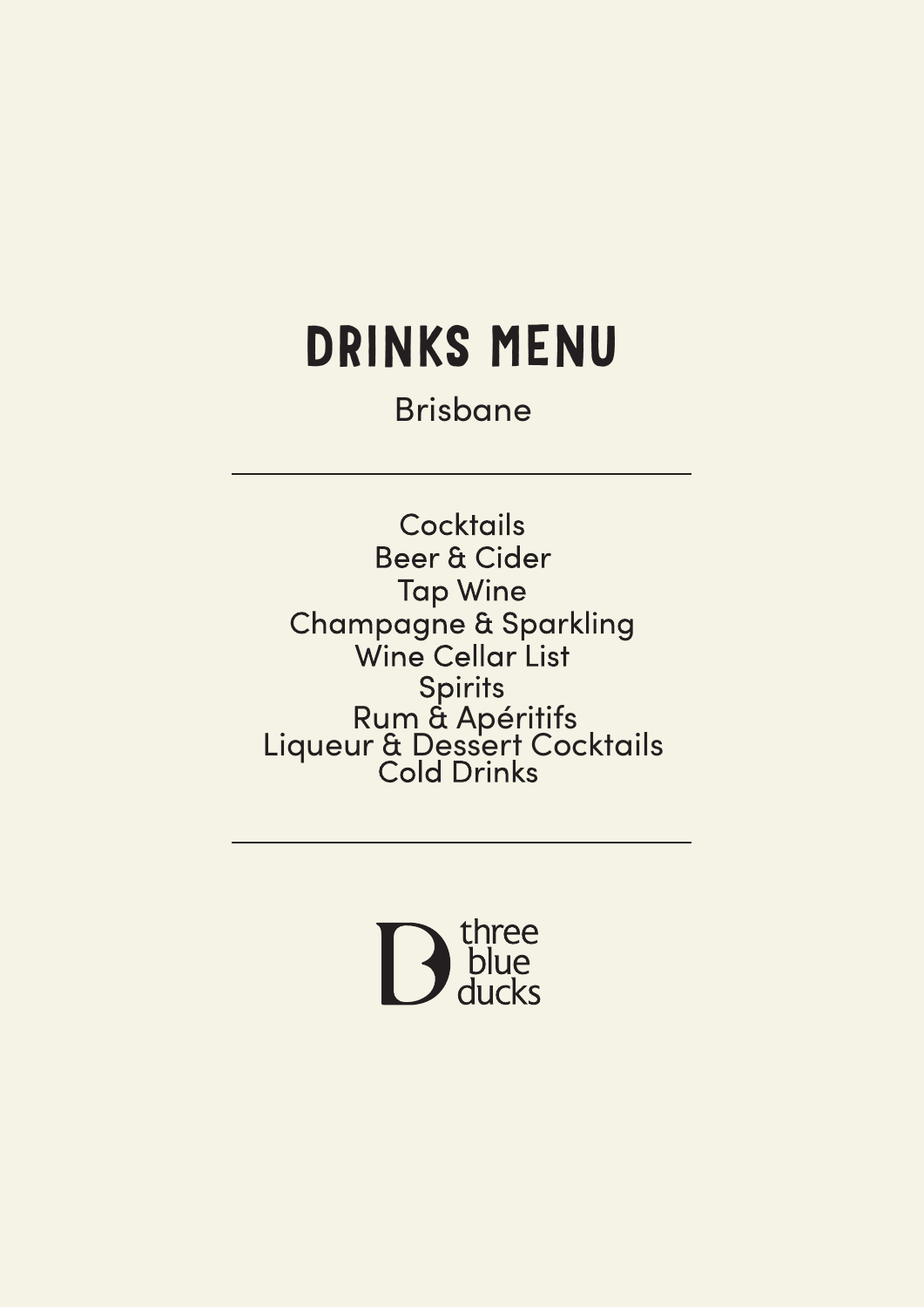## **COCKTAILS**

Feel Good Spritz | 19 Adelaide Hills Distillery bitter orange, misty farm tea, lemon, prosecco, soda

Earls Court Fizz | 18 Belvedere vodka, Pimms, passionfruit, vanilla, Angostura bitters, lemon, cucumber, soda

Lucky Pearl | 19 Pampero Blanco, jasmine pearl, Dolin dry vermouth, pineapple, mint, lime

Pen Pal | 22 Woodford Reserve bourbon, mango vermouth, Adelaide Hills Distillery bitter orange, pandan cordial

Szechuan Garden | 19 Beefeater gin, St Germain elderflower liqueur, rhubarb, lemon, grapefruit bitters

Miss Pepper Margarita | 22 Herradura Plata tequila, basil, grapefruit, black pepper, agave, lime

Count Ananas Negroni | 22 Brookies Dry gin, chilli, pineapple, charred lemon, Okar, Antica Formula vermouth

## MOCKTAILS

Ambrosia Fizz | 12 Grapefruit, vanilla, orange blossom, lemon, soda

Blue Ruin | 17 Blueberry infused Lyre's Agava Spirit, verjus, lime leaf, agave, salt

Noperol Spritz | 16 Lyre's Italian spritz, Lyre's non-alcoholic prosecco, soda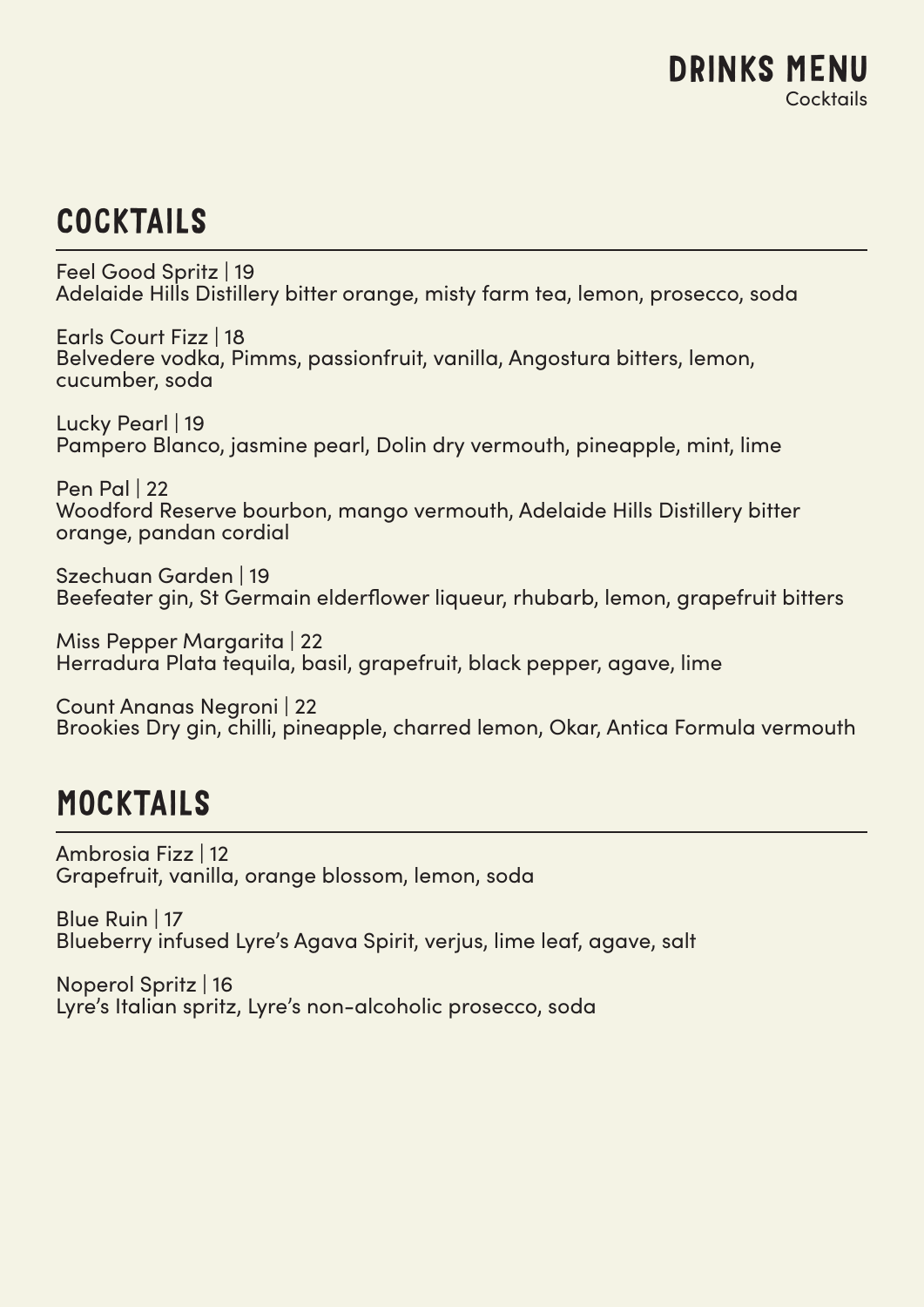### TAP BEERS (400ML | 570ML)

Stomping Ground 'Laneway' lager, 4.7%, Collingwood, VIC | 10, 13 Newstead '3 Quarter Time' session ale, 3.4%, Newstead, QLD | 9, 12 Young Henrys 'Newtowner' pale ale, 4.8%, Newtown, NSW | 9, 12 Black Hops Pale Ale, 4.8%, Burleigh Heads, QLD | 10, 13 Brendale 'Industrial Haze' IPA, 6.8%, Brisbane, QLD | 11, 14 Brouhaha IPA, 6.2%, Maleny, QLD | 11, 14 Guest beer - please ask our friendly staff members, AUS

## TINNIE BEER

Young Henrys natural lager, 4.2%, Newtown, NSW | 10 Young Henrys 'Cloudy Cider', 4.6%, Newtown, NSW | 10 Young Henrys 'Stayer', session ale, 3.5%, Newtown, NSW | 10

### CIDER & FRIENDS (400ML | 570ML)

Willie Smith's Organic apple cider, 5.4%, Huon Valley, TAS | 10, 13

Aether Brewing 'Ginger beer'd' GF ginger beer, 4.3%, Brisbane, QLD | 10, 13

## NON-ALC BEER

Sobah 'Finger Lime Cerveza', Burleigh Heads, QLD | 12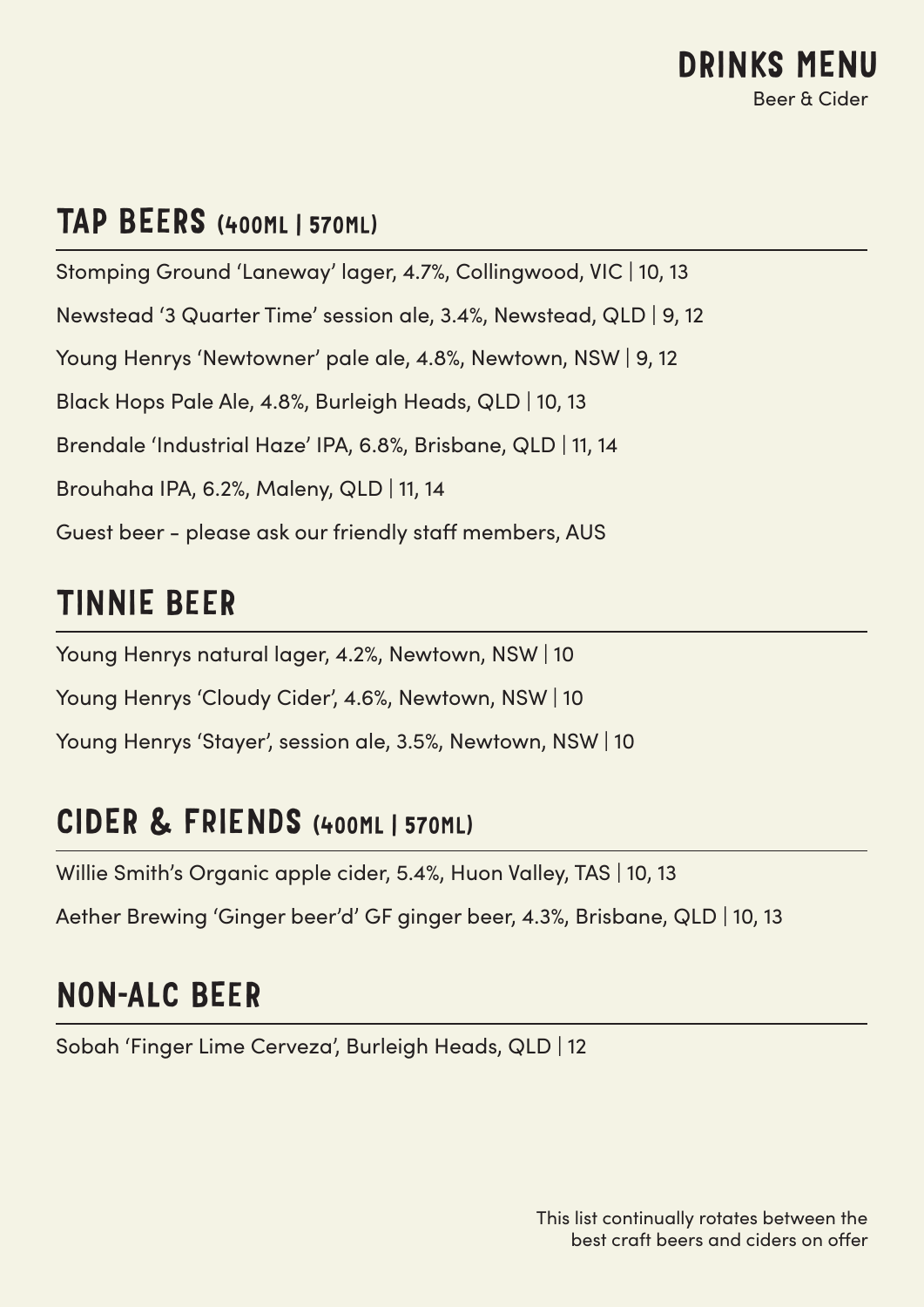## DRINKS MENU

## ABOUT OUR WINE

All the wine we offer at Three Blue Ducks reflects our ethos...

1. We focus on wines made from grapes grown using organic or biodynamic practices in the vineyard. If it's good for the earth, it gets our backing!

2. We buy from smaller, independent winemakers and wineries. Wines on our list are made with integrity and the utmost care.

3. We support the local Aussie wine industry. Aiming for low 'food miles' means we offer a lot of beautiful Australian wine and limited international wine.

We want wine to be approachable, but recognise that sometimes it isn't! So, we've grouped wines with their like-minded friends to help guide you, if you need it.

But mainly we have really trained our team.

Ask their advice – they would love to share what they know!

## WINE ON TAP

We are always looking at ways to reduce our impact on the environment. Wine on tap and wine in lower impact vessels is something we've seen a resurgence of in the last few years. And we are here for it!

By using a tap system we save thousands of bottles per month! Not only the bottles themselves but also saving the energy and resources that go into their production, transport and disposal.

As for the wine, ask the experts, it's better for the wine. By transporting the wine in bulk containers, then transferring it into our stainless steel kegs, the wine sees no oxygen until it hits your glass or our carafes.

We work directly with producers that put their hearts into what they do and that make wine specifically for our taps. No compromise on quality whatsoever! The proof is right here, so feel free to ask your server for a taste!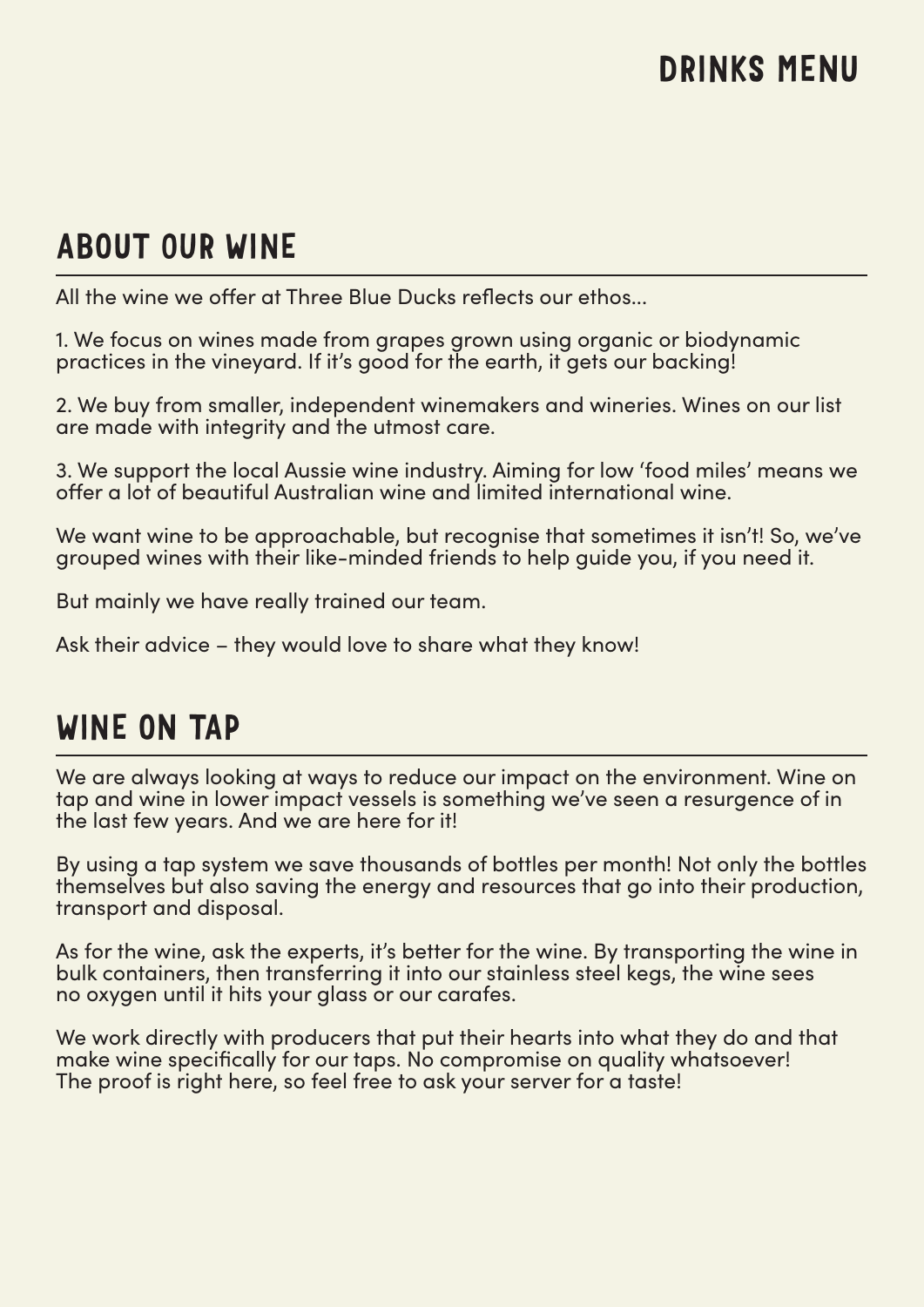## SPARKLING

NV Hentley Farm 'Blanc de Noir', Pinot Noir, Barossa Valley, SA | 15

NV Veuve Clicquot, Pinot Noir, Pinot Meunier, Chardonnay, Champagne, FR | 29

## WHITE

2018 Bellwether 'Ant Series', Riesling, Tamar Valley, TAS | 17

2021 Blind Corner 'Blanc', Chenin Blanc, Sauvignon Blanc, Margaret River, WA | 14

2020 Quealy 'Mandi', Pinot Grigio, Mildura, VIC | 13\*

2020 Mada, Pinot Gris, Canberra Region, NSW | 15

2018 Mac Forbes, Chardonnay, Yarra Valley, VIC | 18

## ROSÉ

2019 Château Peyrol, Grenache Blend, Provence, FR | 15

## RED

2020 Quealy 'Mandi', Sangiovese, Mildura, VIC | 14\*

2020 Ministry of Clouds, Tempranillo Blend, McLaren Vale, SA | 16

2020 Blind Corner 'Rouge', Shiraz, Cabernet Sauvignon, Merlot, Margaret River, WA | 14

2019 Lino Ramble, Shiraz, McLaren Vale, SA | 13

2016 Ottelia, Cabernet Sauvignon, Coonawarra, SA | 19

## OFF DRY & DESSERT

2020 Mac Forbes 'RS17', Riesling, Yarra Valley, VIC | 17

2020 Soumah 'Frizzante d'Soumah', Brachetto, Yarra Valley, VIC | 13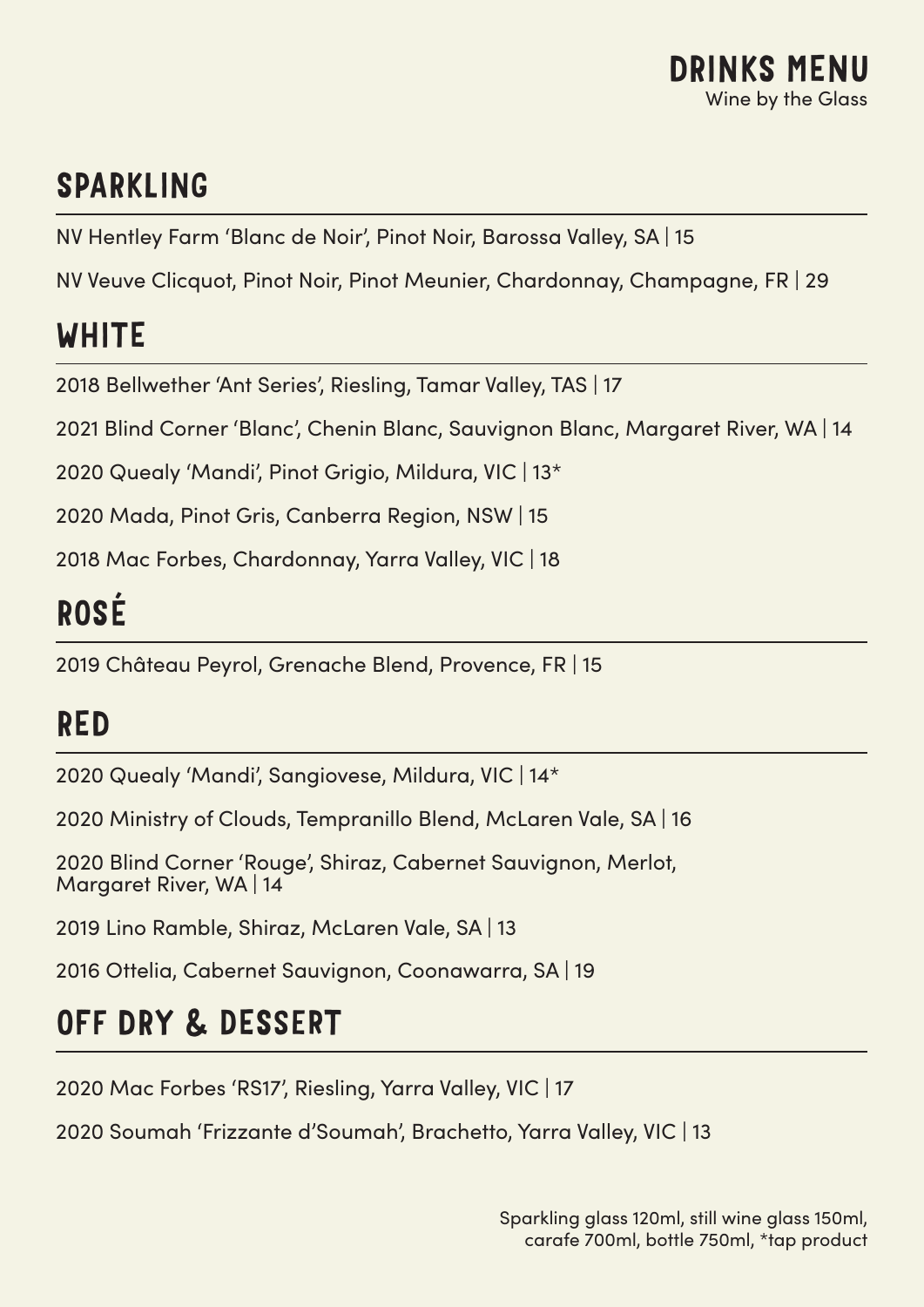## CHAMPAGNE & SPARKLING

NV Puncheon Darts, Prosecco, King Valley, VIC | 65

NV Hentley Farm 'Blanc de Noir', Pinot Noir, Barossa Valley, SA | 86

2013 Gembrook Hill 'Blanc de Blancs', Chardonnay, Yarra Valley, VIC | 125

NV Veuve Clicquot, Pinot Noir, Pinot Meunier, Chardonnay, Champagne, FR | 155

NV Pol Roger Brut Réserve, Pinot Noir, Pinot Meunier, Chardonnay, Champagne, FR | 220

NV Charles Heidsieck Brut Réserve, Pinot Noir, Pinot Meunier, Chardonnay, Champagne, FR | 217

NV Ruinart Rosé, Chardonnay, Pinto, Noir, Champagne, FR | 355

## WHITE I LIGHT & AROMATIC

2018 Nicolas Reau 'Indigene', Muscadet, Loire Valley, FR | 105

2020 Jumpin' Juice, Riesling, Gippsland, VIC | 105

2018 Bellwether 'Ant Series', Riesling, Tamar Valley, TAS | 82

2015 Sato, Riesling, Central Otago, NZ | 106

2020 Telmo Rodriguez 'Basa', Verdejo, Rueda, SP | 65

2020 Quealy 'Mandi', Pinot Grigio, Mildura, VIC | 65\*

2020 Te Whare Ra, Sauvignon Blanc, Marlborough, NZ | 71

2017 Charlotte Dalton 'Love You Love Me', Sémillon, Adelaide Hills, SA | 69

2018 La Violetta 'YeYe Blanc', Riesling, Gewürztraminer, Vermentino, Great Southern, WA | 87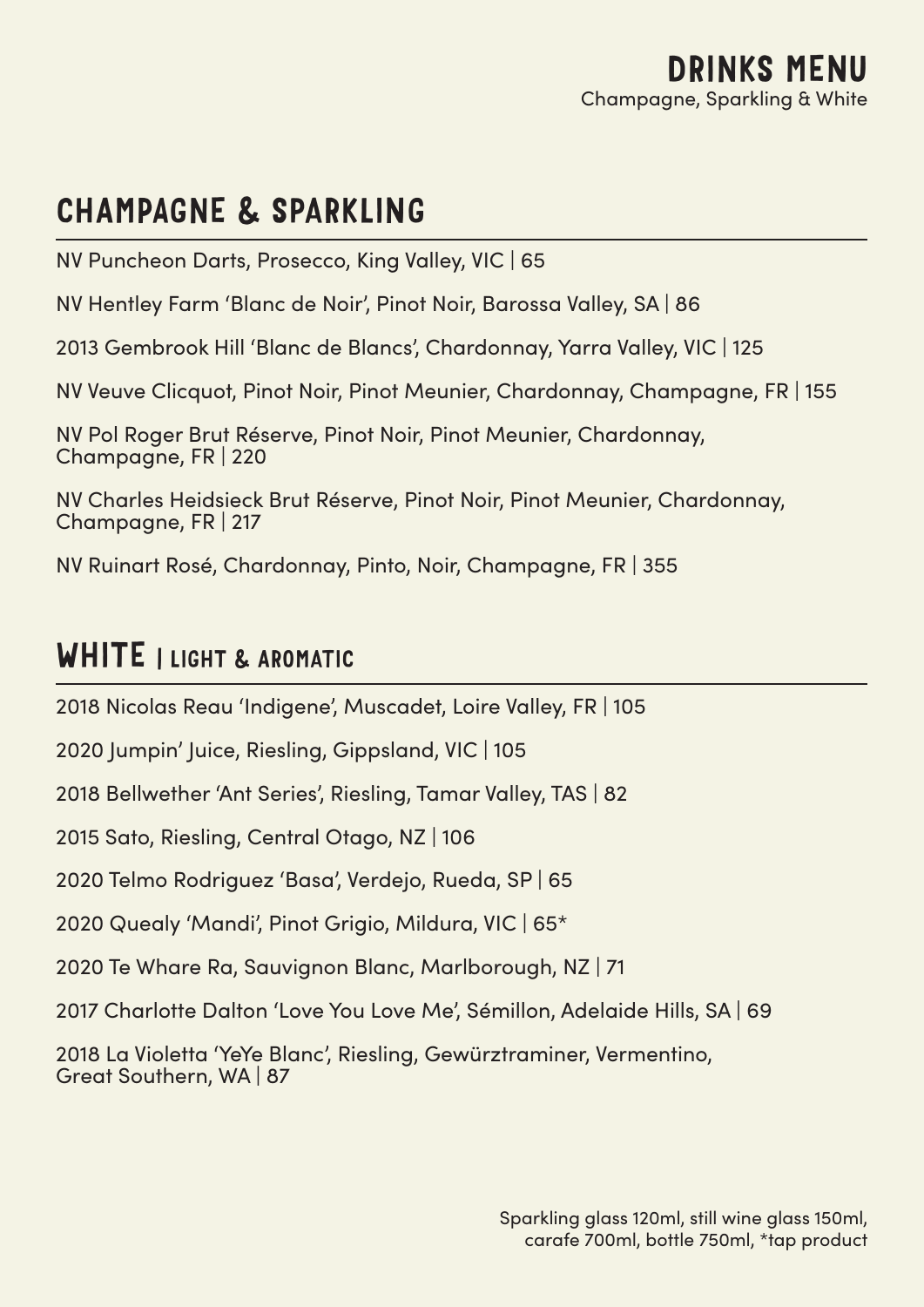#### WHITE I FRUIT FORWARD & FOOD FRIENDLY

2020 Thousand Candles 'Gathering Fields', Sauvigon Blanc, Yarra Valley, VIC | 7

2020 Blind Corner 'Blanc', Chenin Blanc, Sauvignon Blanc, Margaret River, WA | 68

2019 Christian Salmon, Sauvignon Blanc, Sancerre, FR | 105

2018 Mt. Edward 'TED', Pinot Gris, Central Otago, NZ | 78

2020 Mada, Pinot Gris, Canberra Region, NSW | 73

2018 Gini 'Soave' Classico', Garganega, Veneto, IT | 95

2018 Kellerei Kaltern 'Classico', Pinot Grigio, Alto Adige, IT | 85

2020 Vino Volta 'Nothing Wrong with Old School', Chenin Blanc, Swan Valley, WA | 82

2017 Elderslie Hills 'Blend#1', Pinot Blanc, Adelaide Hills, SA | 101

#### WHITE I FULL BODIED & TEXTURAL

2016 Quealy 'Turbul', Friulano, Mornington Peninsula, VIC | 75

2015 Tyrrell's 'Vat.1' Sémillon, Hunter Valley, NSW | 215

2018 Mac Forbes, Chardonnay, Yarra Valley, VIC | 88

2019 Stefano Lubiana 'Primavera', Chardonnay, Derwent Valley, TAS | 83

2019 Domaine Jean Durup 'Montée de Tonnerre' Premier Cru Chablis. Chardonnay, Chablis, FR | 160

2020 Ngeringa, Chardonnay, Adelaide Hills, SA | 100

2019 Fraser Gallop Estate 'Parterre', Chardonnay, Margaret River, WA | 99

2019 Savaterre, Chardonnay, Beechworth, VIC | 255

2014 Domaine Berthet-Bondet 'Savgnier', Savagnin, Jura, FR | 146

2016 Castagna 'Growers Selection', Savagnin, Beechworth, VIC | 139

2020 Dune 'El Beyda', Grenache Blanc, Mclaren Vale, SA | 73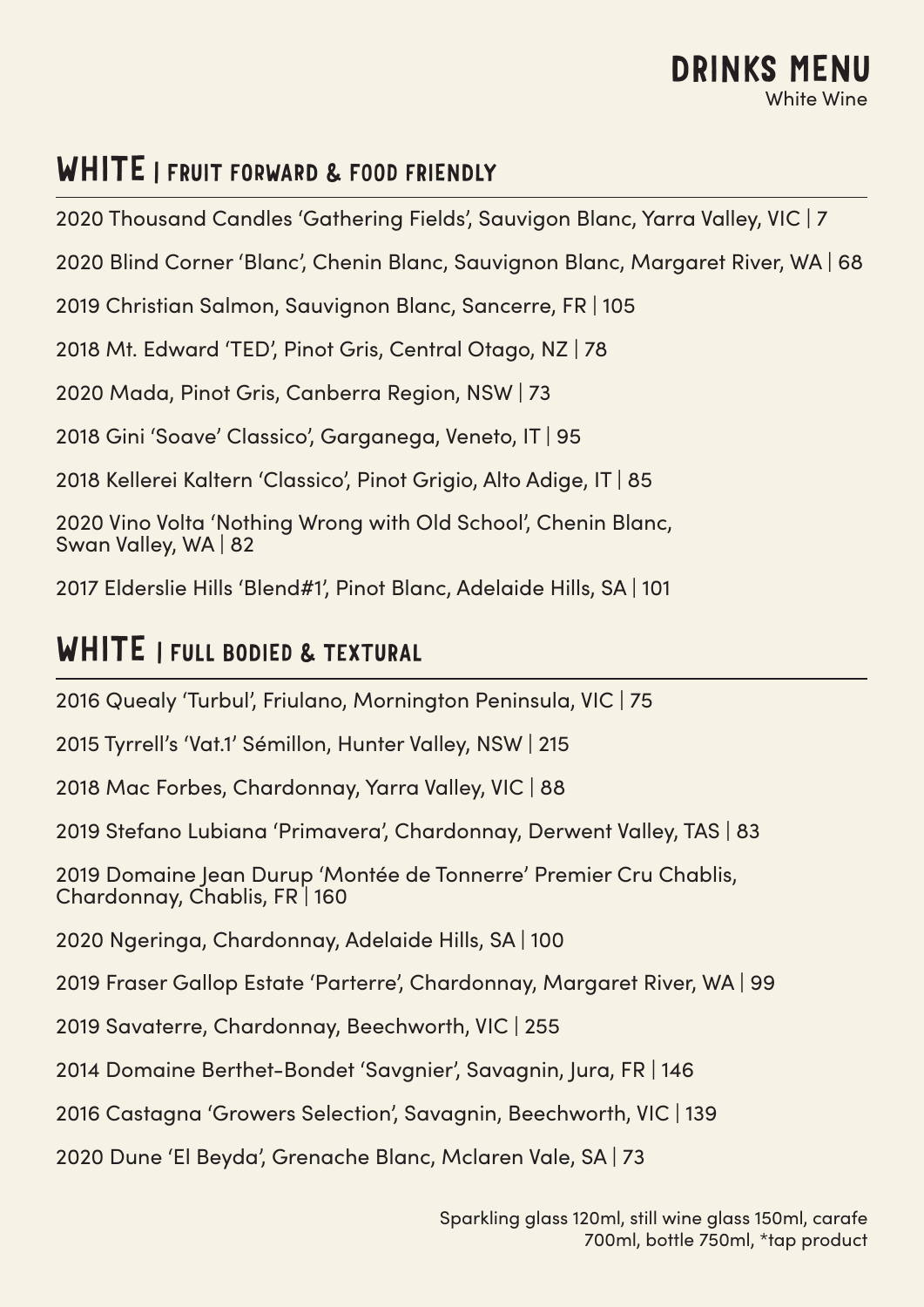

## ORANGE

2020 The Hermit Ram 'Skin Fermented', Sauvignon Blanc, Wairarapa, NZ | 87

2020 Mon Tout 'Hey Days', Chardonnany, Margaret River, WA | 78

2015 Pheasant's Tears, Chinuri, Kartli, GE | 118

2021 Blind Corner 'Orange', Semillon, Pinot Gris, Chenin, Cabernet Sauvigon, Margaret River, WA | 68

2016 Vinea Marson '#7', Friulano, Heathcote, VIC | 79

## ROSÉ

2021 Logan Wines 'Clementine', Pinot Gris, Orange, NSW | 69

2016 Broc Cellar 'Lone Pine El Dorado', Lagrein, California, USA | 120

2020 Château Peyrol, Grenache Blend, Provence, FR | 73

2020 Clémentine 'Cotes de Provence', Grenache Blend, Provence, FR | 95

2021 Paxton 'Rosé', Shiraz, Grenache, McLaren Vale, SA | 62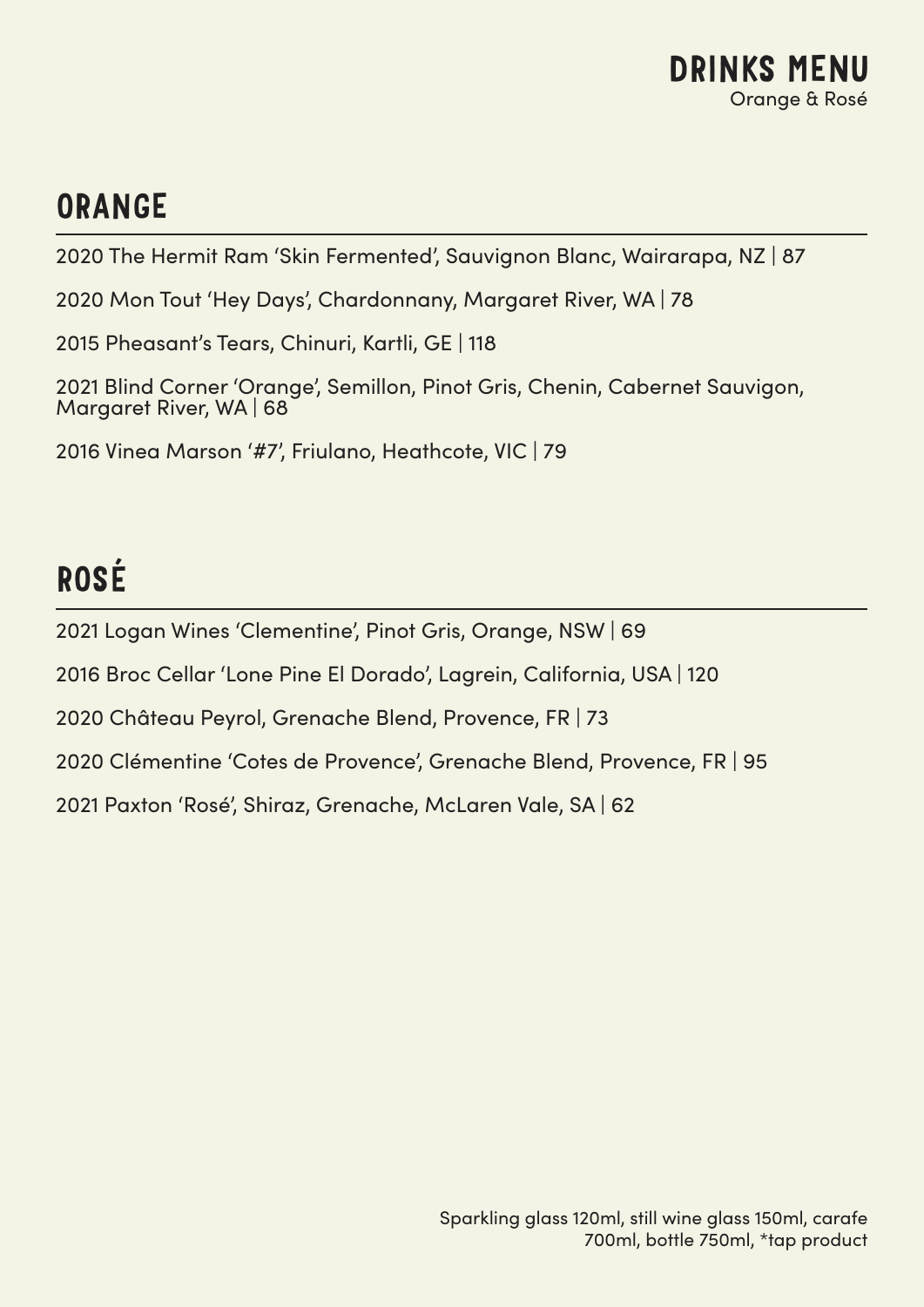#### RED | LIGHT & BRIGHT

2021 Yokel, Grenache, Swan Valley, WA | 70

2019 Thousand Candles 'Gathering Fields', Pinot Noir, Yarra Valley, VIC | 88

2020 Stoney Rise, Pinot Noir, Tamar Valley, TAS | 92

2018 Cobaw Ridge, Pinot Noir, Macedon Ranges, VIC | 154

2018 Mt. Edward, Pinot Noir, Central Otago, NZ | 145

2017 Faiveley Gevrey-Chambertin 'Vieilles Vignes', Pinot Noir, Burgundy, FR | 235

2019 Montesecondo 'Chianti Classico', Sangiovese, Toscana, IT | 115

2020 Quealy 'Mandi', Sangiovese, Mildura, VIC | 65\*

2020 South by South West, Sangiovese, Margaret River, WA | 90

#### RED | FRUIT FORWARD & FOOD FRIENDLY

2019 Izway 'Mates', Aglianico, Mataro, Barossa Valley, SA | 85

2020 Ministry of Clouds, Tempranillo, Mclaren Vale, SA | 78

2014 Vinea Marson, Nebbiolo, Heathcote, VIC | 95

2015 Diego Conterno 'Ginestra', Nebbiolo, Piemonte, IT | 255

2015 Les Fils de Charles Trosset Arbin Mondeuse 'Confidentiel', Mondeuse, Savoie, FR | 140

2017 Commune of Buttons 'Field of Sparrows', Syrah, Adelaide Hills, SA | 72

2019 Izway 'Rob & Les', Shiraz, Barossa Valley, SA | 85

2015 Vinea Marson, Syrah, Viognier, Heathcote, VIC | 89

2019 Lino Ramble, Shiraz, Barossa Valley, SA | 63

2019 Hentley Farm 'The Stray', Grenache Shiraz, Barossa Valley, SA | 82

2018 Hentley Farm 'The Beast', Shiraz, Barossa Valley, SA | 230

2019 Thousand Candles, Shiraz, Yarra Valley, VIC | 89

Sparkling glass 120ml, still wine glass 150ml, carafe 700ml, bottle 750ml, \*tap product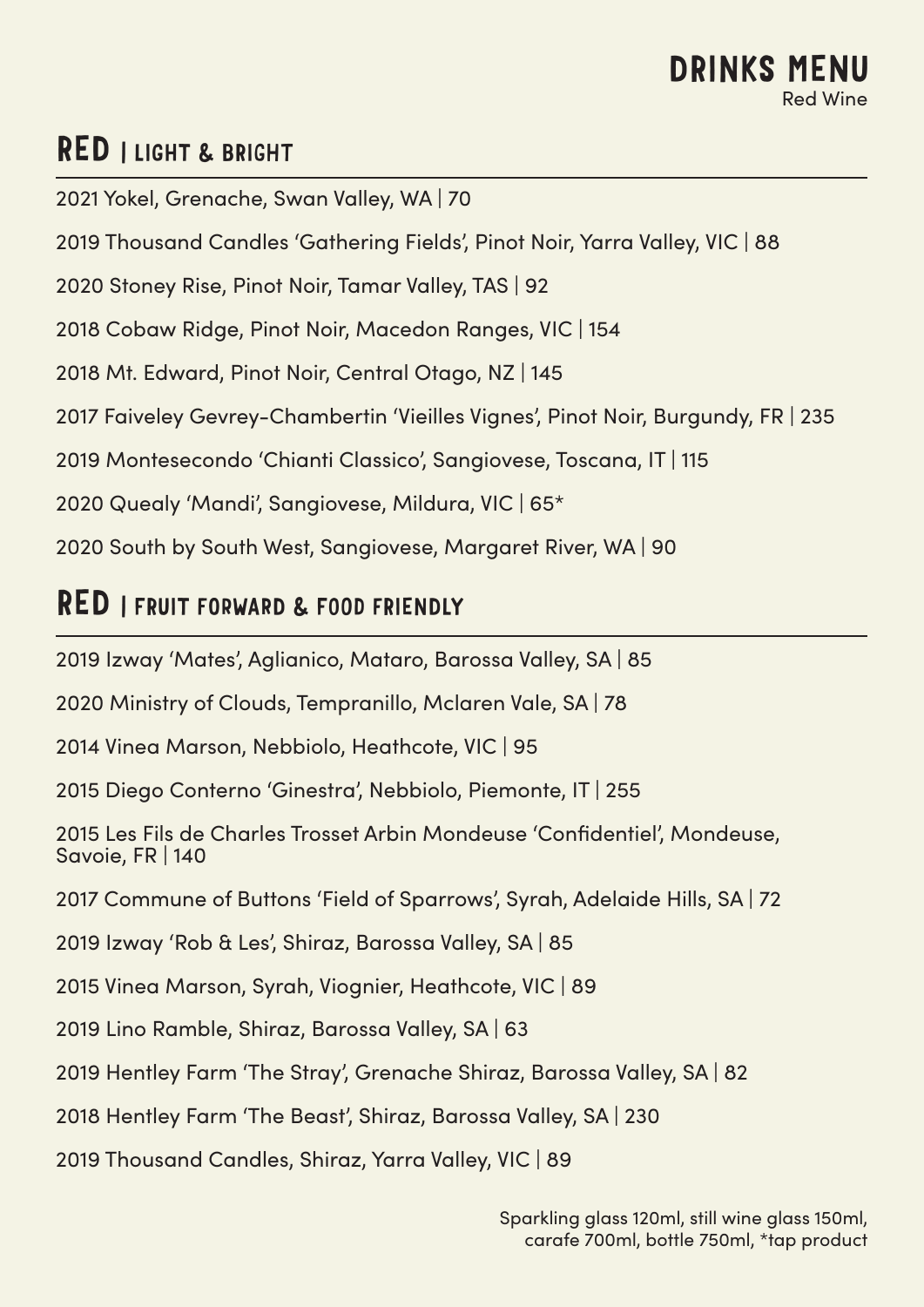## RED | BOLD & STRUCTURAL

2018 Philip Shaw 'No.17', Merlot, Cabernet Franc, Cabernet, Orange, NSW | 70

2020 Blind Corner 'Rouge', Shiraz, Cabernet Sauvignon, Merlot, Margaret River, WA | 68

2017 Greenroad 'Happy Days', Shiraz, Cabernet Sauvignon, McLaren Vale, SA | 73

2016 Ottelia, Cabernet Sauvignon, Coonawarra, SA | 93

2017 Howard Park 'Leston', Cabernet Sauvignon, Margaret River, WA | 112

2016 Balnaves, Cabernet Sauvignon, Coonawarra, SA | 108

2010 Bodegas Roda '1 Reserva', Tempranillo, La Rioja, SP | 333

2007 Château La Conseilante, Merlot, Bordeaux, FR | 525

2014 Penfolds 'Bin 707', Cabernet Sauvignon, Barossa Valley, SA | 990

2009 Château Ducru-Beaucaillou, 2nd Growth, Cabernet Sauvignon, Merlot, St Julien, Bordeaux, FR | 1220

## SWEET & OFF DRY

2020 Mac Forbes 'RS17', Riesling, Yarra Valley, VIC | 104

2019 Soumah 'Frizzante d'Soumah', Brachetto, Yarra Valley, VIC | 76

2015 Château d'Yquem, Sémillon, Sauternes, Bordeaux, FR | 950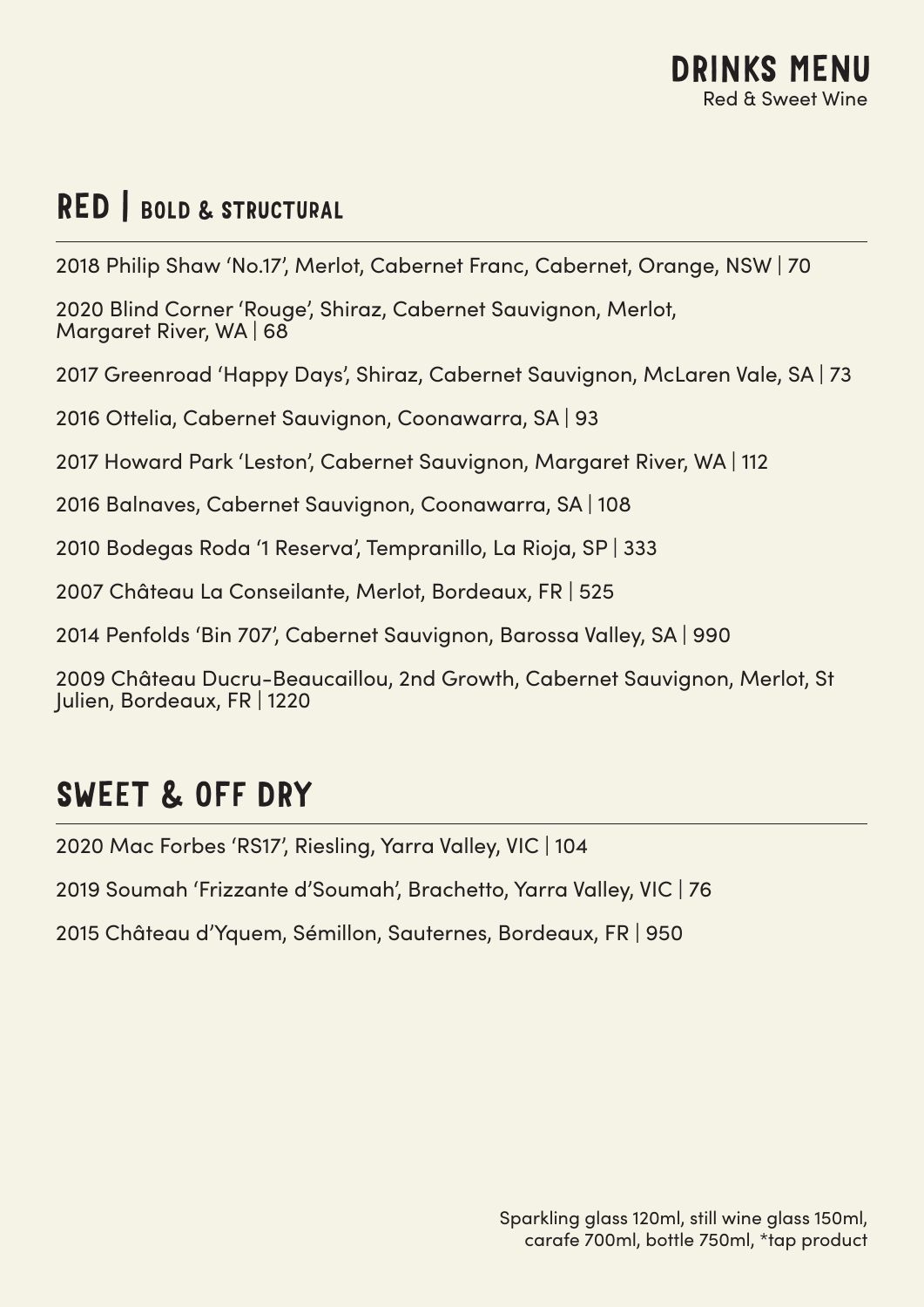#### DRINKS MENU Spirits

## GIN

- Beefeater 24, England | 11
- Bombay Sapphire, England | 11
- Martin Millers 'Westbourne' Strength, England | 12
- Tanqueray 10, England | 14
- Brisbane Gin, QLD, Australia | 11
- Archie Rose 'Signature', NSW, Australia | 13
- Poor Toms 'Fool Strength', NSW, Australia | 10
- Cape Byron Distillery 'Brookies' Slow, NSW, Australia | 9
- Cape Byron Distillery 'Brookies' Dry, NSW, Australia | 12
- Manly Spirits 'Australian Dry', NSW, Australia | 12
- Ink Gin, NSW, Australia | 14
- Four Pillars 'Rare', VIC, Australia | 12
- Four Pillars 'Shiraz', VIC, Australia | 15
- Westwinds 'The Sabre', WA, Australia | 10
- Sheep Whey Gin, TAS, Australia | 15
- Hendricks, Scotland | 14
- The Botanist, Scotland | 12

## MEZCAL

El Jolgorio (Tobala), Mexico | 16 El Jolgorio (Pechuga), Mexico | 16 Burrito Fiestero (Cenizo), Mexico | 12 Nuestra Soledad (Espadín), Mexico | 12 Amor de Maguey (Espadín), Mexico | 16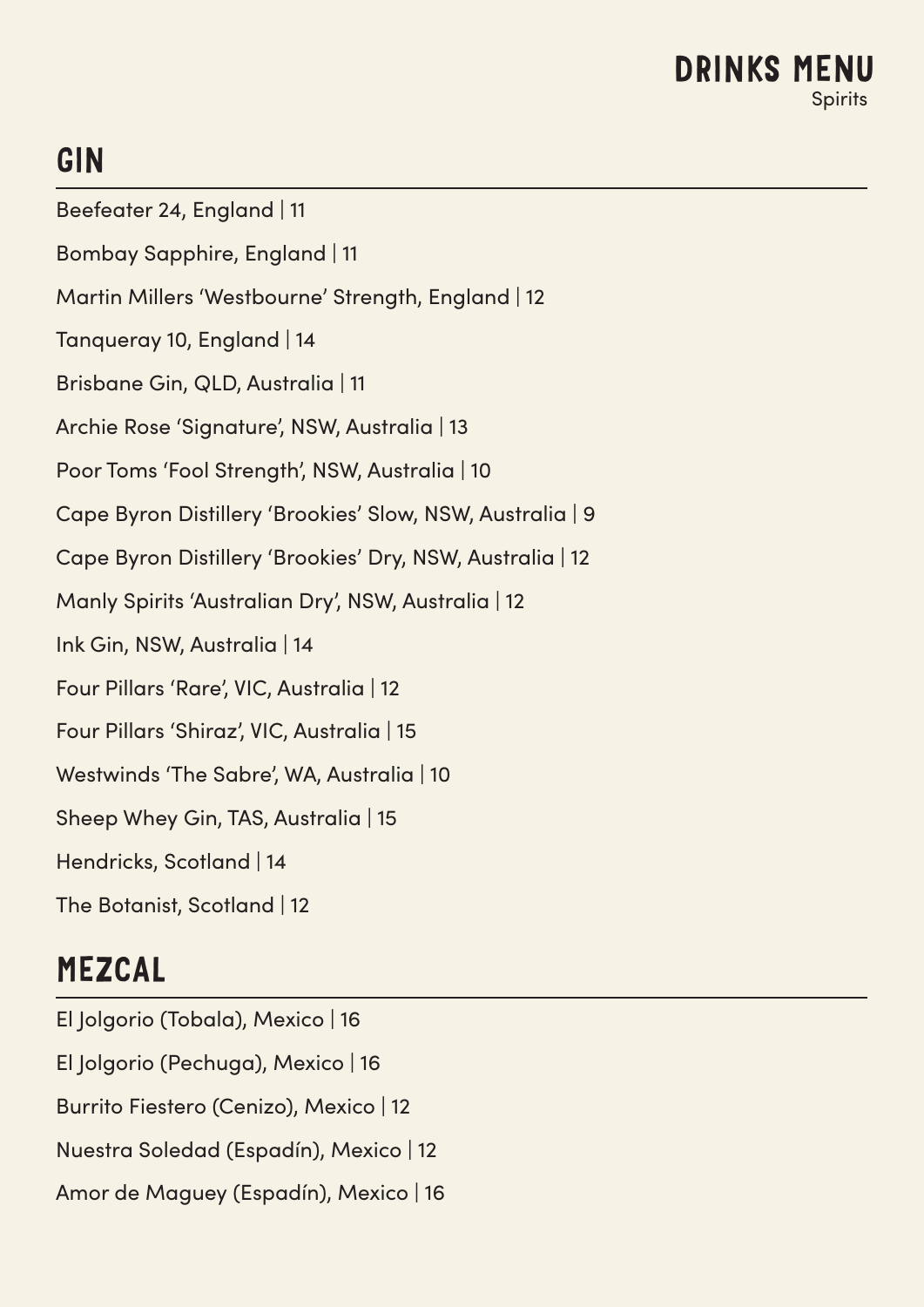## VODKA

Belvedere Unfiltered, Poland | 12 Archie Rose, NSW, Australia | 12 Manly Spirits Botanical Vodka, NSW, Australia | 14 666, TAS, Australia | 10 Sheep Whey Vodka, TAS, Australia | 15 Grey Goose, France | 12 Zubrowka, Poland | 10 Ketel One, Netherlands | 10 Reyka, Iceland | 11

## TEQUILA

Herradura plata, Mexico | 11 Herradura añejo, Mexico | 15 Herradura reposado, Mexico | 14 Herradura 'Ultra' anejo, Mexico | 28 Arette blanco, Mexico | 10 Gran Centanario añejo, Mexico | 11 Don Julio blanco, Mexico | 10 Don Julio reposado, Mexico | 11 7 Leguas blanco, Mexico | 14 7 Leguas añejo, Mexico | 18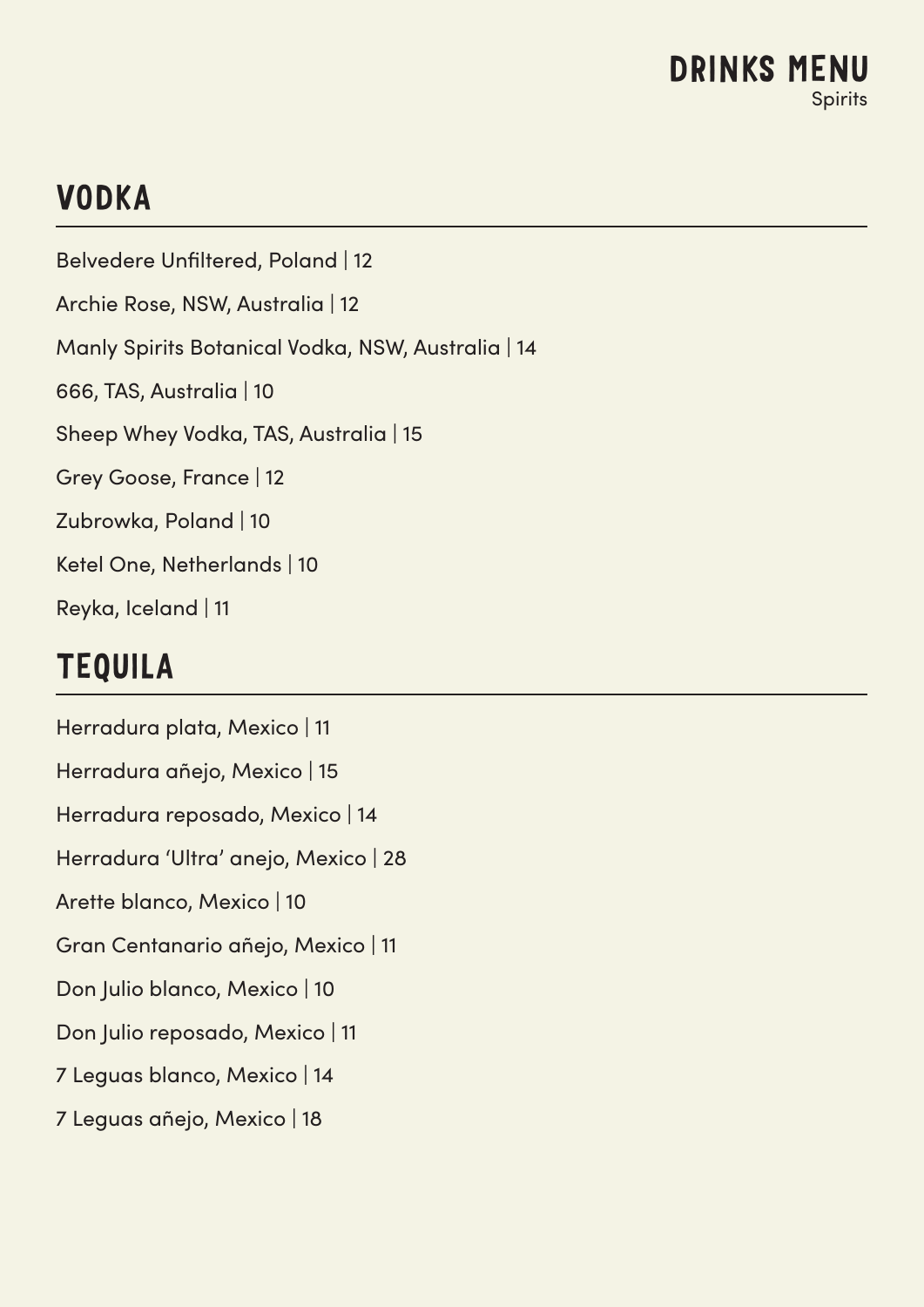## WHISK(E)Y

IRELAND Poitin Potato, Dublin | 12 Jameson, Dublin | 10 Bushmills 10yo, Bushmills | 10 SCOTLAND Glenlivet 15yo, Speyside | 11 Glenlivet 18yo, Speyside | 21 Glenmorangie 10yo, Highlands | 12 Glenmorangie Nectar D'or, Highlands | 15 Oban 14yo, Highlands | 13 Bruichladdich Classic Laddie, Islay | 16 Port Charlotte 'Heavily Peated', Islay | 16 Port Charlotte '10 Second' limited edition, Islay | 23 Lagavulin 16yo, Islay | 15 Ardbeg 10yo, Islay | 13 Talisker 10yo, Skye | 12 Auchentoshan Triple Wood, Lowlands | 13 Monkey Shoulder, Scotland | 11 Chivas Regal 12yo, Scotland | 11 Chivas Regal 25yo, Scotland | 50 Johnnie Walker 'Black Blended', Scotland | 11 Johnnie Walker 'Blue Label', Scottland | 35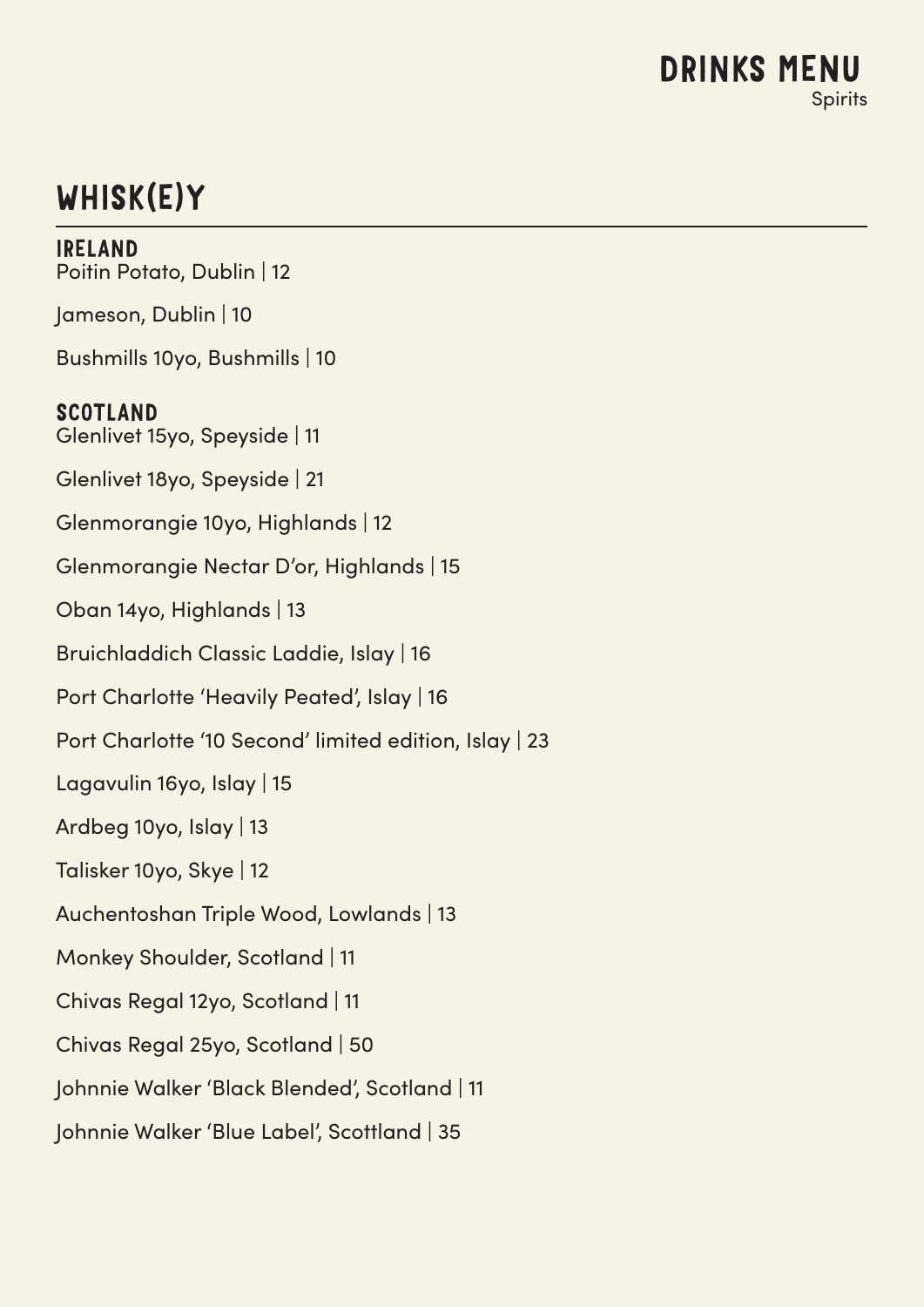## WHISK(E)Y CONT.

UNITED STATES

Basil Hayden's, Kentucky | 12

Buffalo Trace, Kentucky | 11

Woodford Reserve, Kentucky | 11

Rittenhouse Rye, Kentucky | 11

Jack Daniel's, Tennessee | 10

Maker's Mark, Kentucky | 11

AUSTRALIA Starward 'Nova' Single Malt, Port Melbourne, VIC | 17

23RD Street Distillery Hybrid, VIC | 15

Archie Rose Whote Rye, Rosebery, NSW | 17

**JAPAN** Suntory 'Kakubin' Blend, Osaka | 9

Suntory The Chita, Osaka | 16

Nikka 'From The Barrel' Blended, Miyagikyo | 17

Nikka 'Miyagiko' Coffey Grain, Miyagikyo | 18

## BRANDY

St Agnes XO, Australia | 15 Henessy VS Cognac, France | 12 Henessy VSOP, Cognac, France | 16 Henessy XO Cognac, France | 32 Armagnac Delord 1985, France | 16 Calvados Victor Gontier Domfrontais, France | 14 Martell VSOP Cognac, France | 12 Martell 'Cordon Bleu' XO, France | 32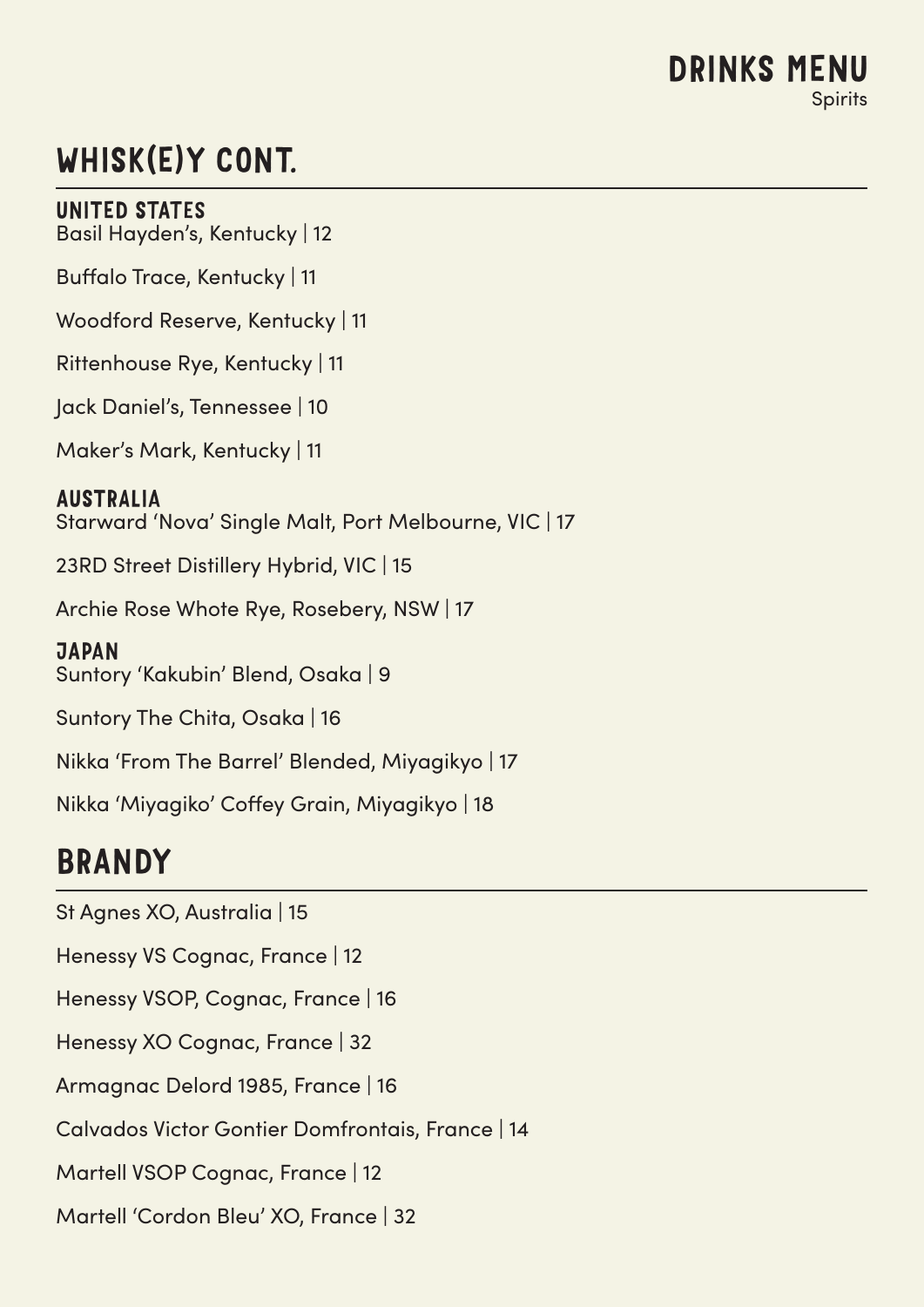## RUM

Pampero Blanco, Venezuela | 10 Pampero Añejo, Venezuela | 12 Ron Zacapa Centenario 23, Guatemala | 18 Goslings Black Seal, Bermuda | 13 Matusalem Gran Reserva Solera 23yo, Cuba | 16 Sailor Jerry, United States | 11 The Gunnery White Spiced, SA, Australia | 15 Husk Distillers Pure Cane Spirit, NSW, Australia | 11 Milton Rum Spiced Cane Spirit, QLD, Australia | 16 Milton Rum Spanish Inspired Silver, QLD, Australia | 11 Milton Rum Spanish Gold, QLD, Australia | 11

## APÉRITIFS, DIGESTIFS

Aperol, Italy | 9 Amaro Averna, Italy | 9 Amaro Montenegro, Italy | 9 Campari, Italy | 9 Cynar, Italy | 11 Fernet Branca, Italy | 16 Pimms No. 1, England | 9 Okar Islans Bitter, SA, Australia | 9 Penfolds Grandfather Port, SA, Australia | 16 Housemade Limoncello | 9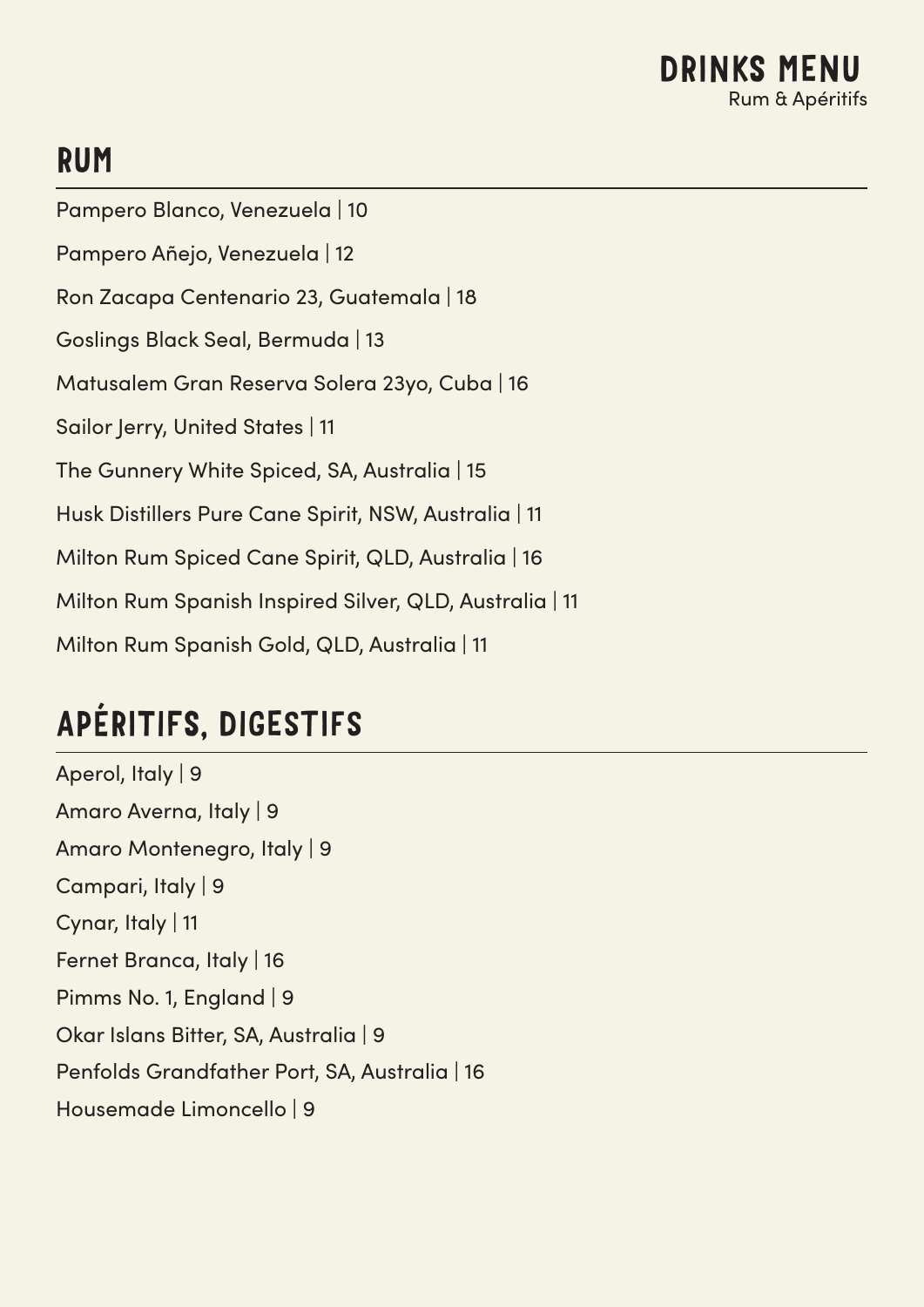## LIQUEUR

Grand Marnier, France | 11

Dom Benedictine, France | 11

St Germain, France | 11

Cointreau, France | 11

Chambord, France | 11

Kahlua, Mexico | 9

Frangelico, Italy | 9

Disaronno 'Amaretto' Italy | 11

Baileys, Ireland | 9

Southern Comfort, United States | 9

Midori, Japan | 9

Malibu, Barbados | 9

Solerno, Scotland | 14

## DESSERT COCKTAILS

Slowgroni | 20 Brookie's slow gin, Beefeater gin, Adelaide Hills Distillery 'Italian bitter orange', Okar, Fee Brother's plum bitters

Informal Invitation | 19 Cacao Nib-infused Chivas Regal, Lustau Amontillado sherry, Giffard Banane de Bresil liqueur, spent coffee

Nogroni | 17 Lyre's dry London spirit, Lyre's Italian orange, Lyre's aperitivo rosso

Homemade Limoncello | 9 Spent lemon husk, Absolut citron, Belvedere vodka